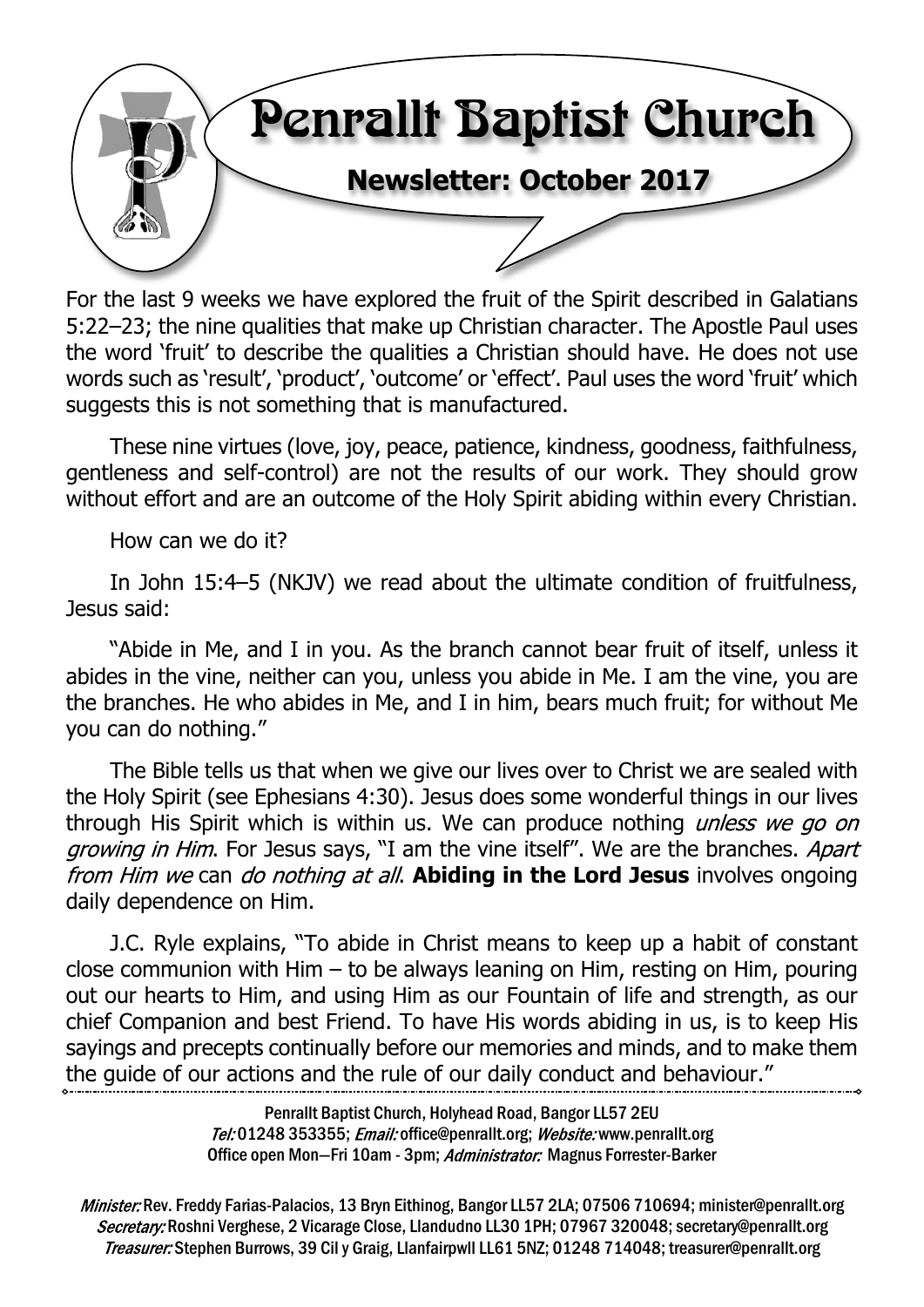**Abiding in the Lord Jesus** has, as its essence, obedience to Him and submission to His Word.

In our first Sunday morning service in October, we are having an All-Age-Worship Harvest Service. Harvest Festivals and Services are normally celebrated in September or October. They are a reminder to Christians of all the good things given to us by God. They also serves as opportunities to share with others who are less fortunate.

In ancient Israel acknowledgment of the Lord's part in the harvest was important. In order to enjoy the fruits of the harvest, farmers needed to do their part in planting to be able to reap. They had to work the soil, plant the seed, water it, but ultimately they **relied on the work of the Lord** in bringing it to completion. Farmers could have done everything to plant and to protect their crops, but if there was no rain or too much rain, crop pests or natural disasters, they would not have been able to enjoy the fruits of the harvest. It is the Lord who produces the harvest.

The fruit of the Spirit are noticeable characteristics of a life changed by Jesus Christ; but we cannot produce the fruit of the Spirit by works such as religion, liturgy, knowledge or good deeds. It is by **abiding in the Lord Jesus** that we can bear much fruit. As the branches draw sap from the vine, so believers must get their strength, wisdom, holiness and power from the Lord Jesus.

Are we walking in obedience to Christ's commands? Can people see the fruit of the Spirit in our lives?

God bless,

Freddy

#### **University Challenge!**

Hello guys and girls; welcome to Bangor, welcome to Penrallt to those who are freshers; welcome back to Bangor, welcome back to Penrallt to the rest of you 'old' students! It is fantastic to have you with us.

It is rather amusing to see a sea of bewildered faces all over Bangor as the new ones try to get to know their new surroundings; be thankful that you are in a small town not in a big city! City or town you must be undergoing a kaleidoscope of emotions – a twinge of homesickness, the sense of freedom at last; having your own money albeit mostly loans slowly but surely guiding you to debt; everything at you disposal if you so desire – drugs, drinks, late nights, parties, pub crawls, sex – or a steady, calm, wise and God-centred response to your new phase of life; A big choice; a battlefield of your minds and a battle for your lives! Which way would you go? Proverbs 23:7 "… 'Eat and drink' he says but his heart is not with you". In other words, your attitude determines your actions. Your life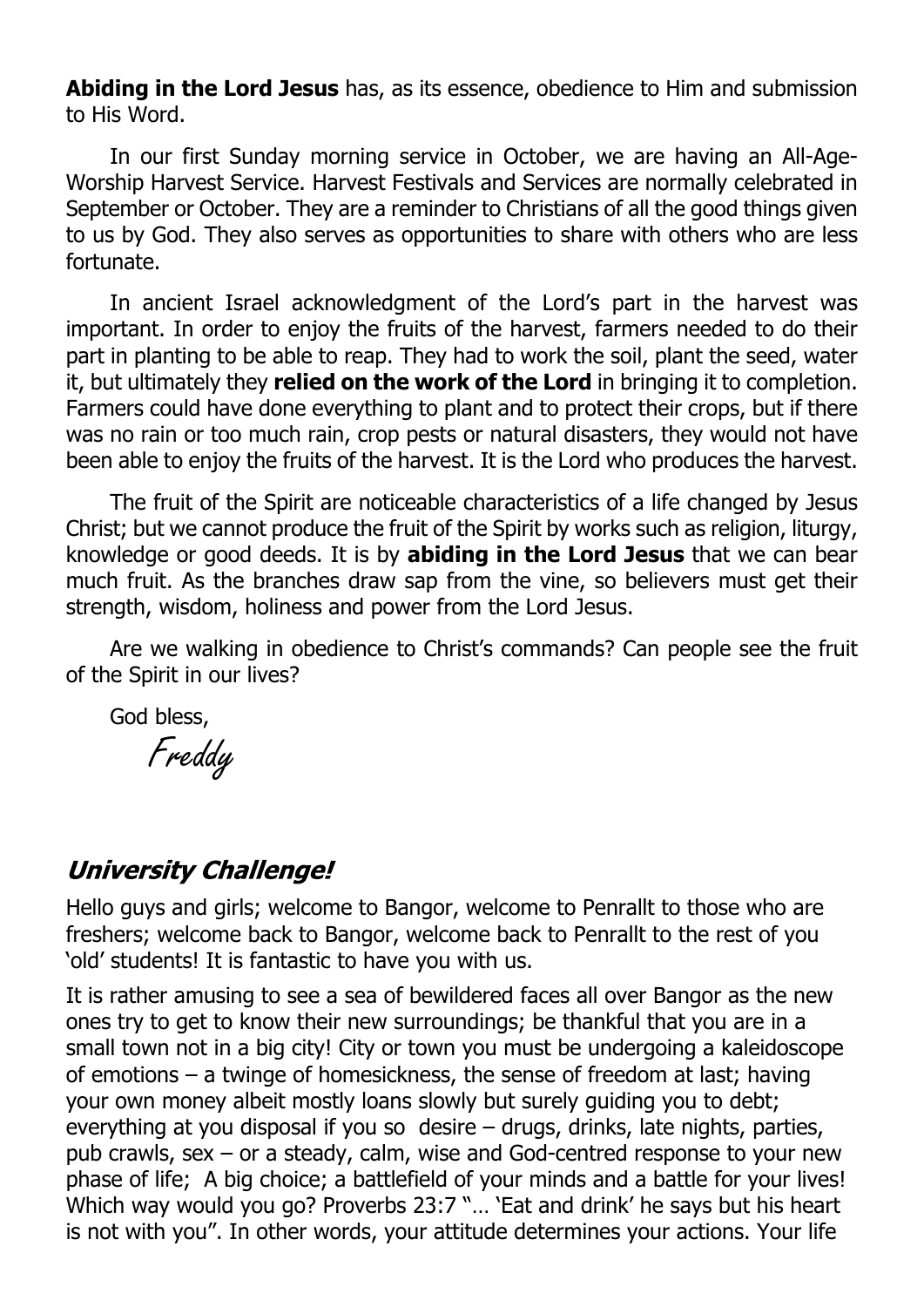and actions will always be a direct result of your thoughts; if you have a positive mind-set you will have a positive life; however if you renew your mind according to God's plan for you, you will have an abundant life. It is that simple. This is where we at Penrallt want to invite you to; we wish to embrace you unconditionally, lovingly.

Join in with us through all our activities – the Sunday services; youth activities; Faith Café for food, chat and fellowship. Talk to Matt Dawson and Rebecca Robinson, our student co-ordinators, in order to get involved in the life of Penrallt for in time you will know that you do not just come into Penrallt to worship but you are part of the Penrallt family; for pastoral care; for mentoring if you need it. Come! Come and see. The devil has plenty of seeds to plant in our minds but let us help each other; through the power God's Word and love let us yank 'em out from taking root.

God bless

Roshni

## **Services This Month**

The speaker except where noted will be our minister, Freddy Farias-Palacios. Deb Stammers is one of our church members. In the morning services we will be starting a series to tie in with our new "Experiencing God" course that is starting this month (although it is not necessary to do the course in order to benefit from the sermons). In the evening services we will be continuing with our series of evangelistic sermons based on passages from the gospels.

#### **1st October**

|                          | 10:30am Harvest Service (All-Age Worship) Luke 13:6-9; 2 Corinthians 9:10<br>led by Freddy Farias-Palacios and Wendy Lemon. |                           |
|--------------------------|-----------------------------------------------------------------------------------------------------------------------------|---------------------------|
|                          | 6:00pm Communion Service<br><b>Real Freedom</b>                                                                             | John 8:32                 |
| 8 <sup>th</sup> October  |                                                                                                                             |                           |
|                          | 10:30am Jesus Is Your Way                                                                                                   | John 14:6, 12;            |
|                          | (Experiencing God, #1)                                                                                                      | John 17:3; Genesis 12:1-5 |
|                          | 6:00pm Speaker: Deb Stammers<br><b>The Wonder Of The Gospel</b>                                                             | <i>Luke 1:37</i>          |
| 15 <sup>th</sup> October |                                                                                                                             |                           |
|                          | 10:30am Jesus Is Your Model                                                                                                 | John 5:17, 19–20;         |
|                          | (Experiencing God, #2)                                                                                                      | Matthew 4:18-22           |
|                          | 6:00pm The Fundamental Crisis Of Humankind                                                                                  | John 3:19                 |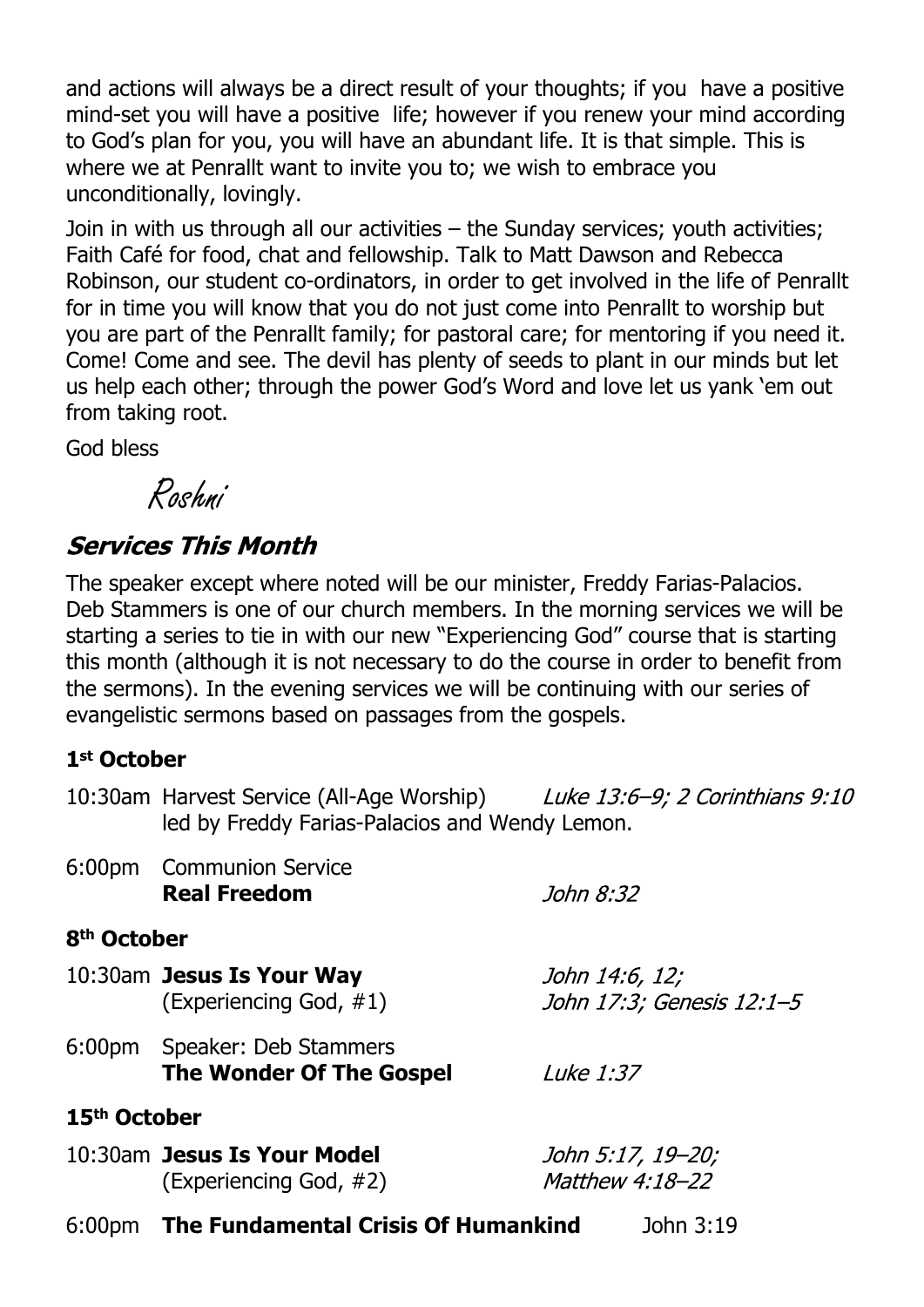#### **22nd October**

| 10:30am Speaker: Deb Stammers                                    |                 |
|------------------------------------------------------------------|-----------------|
| <b>Learning To Be A Servant Of God</b> <i>Philippians 2:5-8;</i> |                 |
| (Experiencing God, #3)                                           | Jeremiah 18:1–6 |

6:00pm Movie Night at Penrallt, led by Matt Dawson and Roshni Verghese. Instead of the usual evening service, we will watch a short film (c. 30 minutes) and then discuss it, reflecting about who God is.

#### **29th October**

| 10:30am Communion Service                                           |               |  |  |
|---------------------------------------------------------------------|---------------|--|--|
| <b>God Works Through His Servants</b> <i>Exodus 2:23-25; 3:7-10</i> |               |  |  |
| (Experiencing God, $#4$ )                                           | Romans 12:1–2 |  |  |

6:00pm **Repentance: The Door To The Kingdom Of God**Matthew 21:28-32

## **Dates for Your Diary**

| <b>Saturdays</b>   | $8:30 - 9:30$ am   | Prayer meeting in the Twrgwyn Room.                       |
|--------------------|--------------------|-----------------------------------------------------------|
| <b>Sunday 1</b>    | 2:45 <sub>pm</sub> | Service at Plas Garnedd residential home in<br>Llanberis. |
| <b>Monday 2</b>    | 7:30pm             | Church members' meeting.                                  |
| <b>Wednesday 4</b> | 10:30am            | Men's prayer meeting followed by coffee.                  |
| <b>Monday 9</b>    | 2pm                | Pastoral Care Team meeting.                               |
| <b>Tuesday 10</b>  | 7:30pm             | <b>Experiencing God course begins in the</b><br>chapel.   |
| <b>Thursday 26</b> | 7:30pm             | Monthly prayer meeting in the chapel.                     |
| <b>Monday 23</b>   | 10:30am            | Church Walk at Abergwyngregyn.                            |
| <b>Tuesday 31</b>  | 7:30 <sub>pm</sub> | Reformation Day service at Bangor Cathedral.              |
|                    |                    |                                                           |

Please see the Noticeboard section of this newsletter for more about many of these events.

#### **News of People**

Our prayers are with Eve Malone, who underwent surgery last month. We are pleased to report that Tony Mason is now home from hospital and doing well.

#### **Children's Birthdays in October**

| 7 <sup>th</sup> : Anna Warnock | $15th$ : Joanna Burt               |
|--------------------------------|------------------------------------|
| 20 <sup>th</sup> : Micah Adams | 31 <sup>st</sup> : Catrin Gwilliam |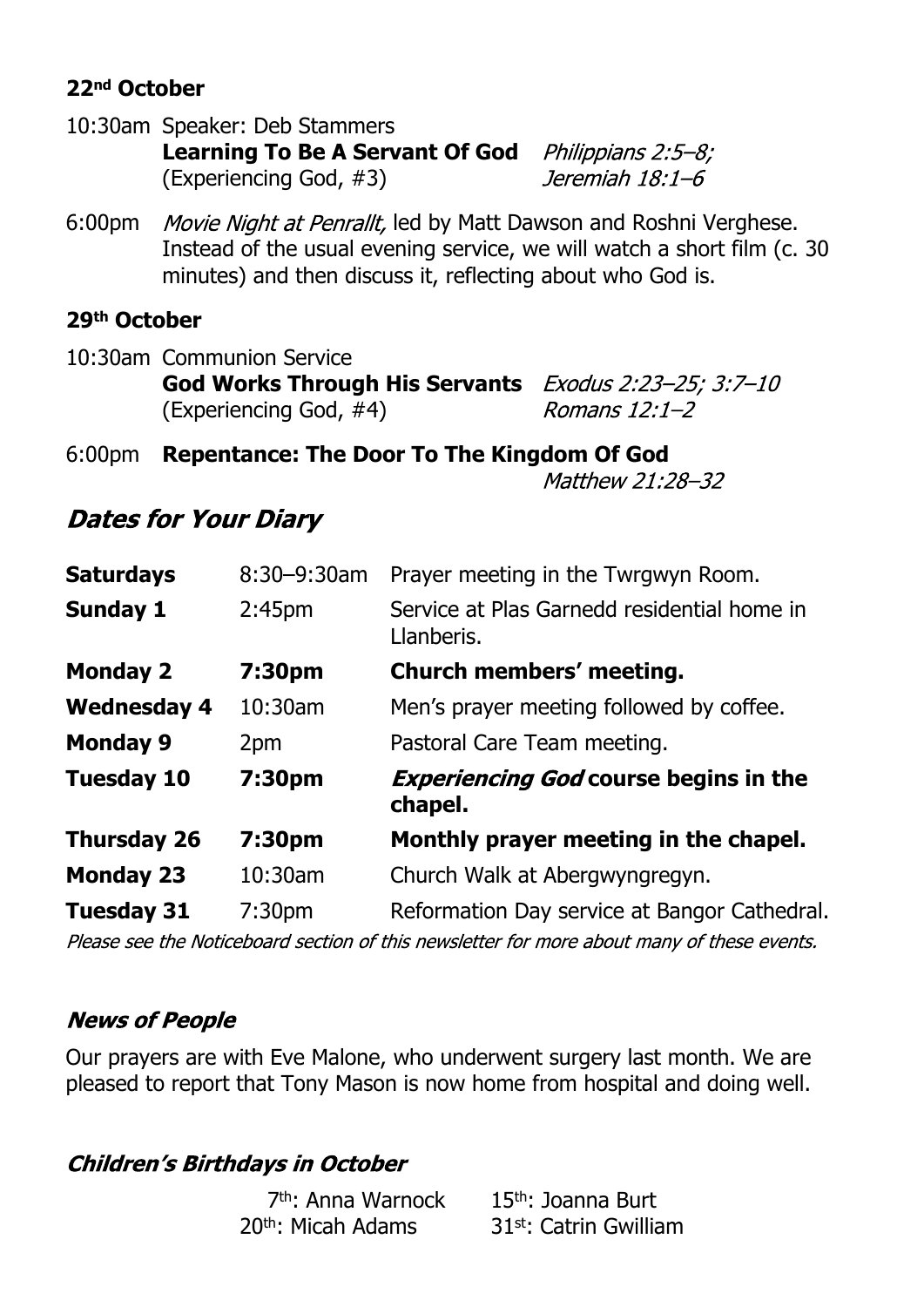## **Homegroups**

Many of our folk meet in small groups during the week for Bible study, prayer and fellowship. We encourage you to join one of these groups if you are able to. NB homegroups generally do not meet on the weeks of the Experiencing God course or the monthly prayer meeting and may not meet all other weeks - please

| <b>Day</b> | <b>Time</b>            | <b>Group Name</b>             | <b>Contacts</b>                                    |
|------------|------------------------|-------------------------------|----------------------------------------------------|
| <b>Tue</b> | 7:30 <sub>pm</sub>     | Nilgiri                       | Joan Beer (353874)                                 |
| Tue        | 7:30 <sub>pm</sub>     | Tyddyn Isaf<br>(Menai Bridge) | Magnus Forrester-Barker (717570)                   |
| <b>Wed</b> | 2:00pm                 | Carers                        | Carol Morris (208407)                              |
| <b>Wed</b> | 7:30 <sub>pm</sub>     | <b>Nomads</b>                 | Pat & Roger Borlace (713146)                       |
| <b>Wed</b> | 7:30 <sub>pm</sub>     | <b>Bryn Eithinog</b>          | Freddy Farias-Palacios (07506<br>710694)           |
| <b>Thu</b> | 10:30am                | Llanfairpwll (am)             | Sue & Lawrence Moss (713793)                       |
| <b>Thu</b> | 7:30 <sub>pm</sub>     | Llanfairpwll (pm)             | Sue & Lawrence Moss (713793)                       |
| Thu        | 7:30 <sub>pm</sub>     | Ogwen Valley                  | Brian & Kate Wheatcroft (602516)                   |
| Fri        | $10:30$ am $-12:30$ pm | The Lydias                    | Freda Birchall (371316)<br>Lesley Jackson (680330) |

check with the homegroup facilitator.

## **Experiencing God**

This is a course designed to help us deepen our relationship with God. We will be running it on midweek evenings, once a month, with the first session on **Tuesday 10th October** at 7:30pm in the chapel. The course will last about a year and the next few sessions will be on Thursday 9<sup>th</sup> November, Tuesday 5<sup>th</sup> December and Thursday 11<sup>th</sup> January.

A copy of the book "Experiencing God" by Henry & Richard Blackaby and Claude King (LifeWay Press, 2007; ISBN: 978-1-4158-5838-7) is required to participate in the course. If you haven't already signed up for a copy you will need to order your own (e.g. through "Manna", the Christian shop across the road from Penrallt).

While the course is running, many of our morning service sermons and homegroup Bible studies will reflect the course material. You can still benefit from these without attending the course (or vice versa) but we encourage you to do the course, listen to the sermons and join a homegroup (if you are not in one already) to get maximal benefit.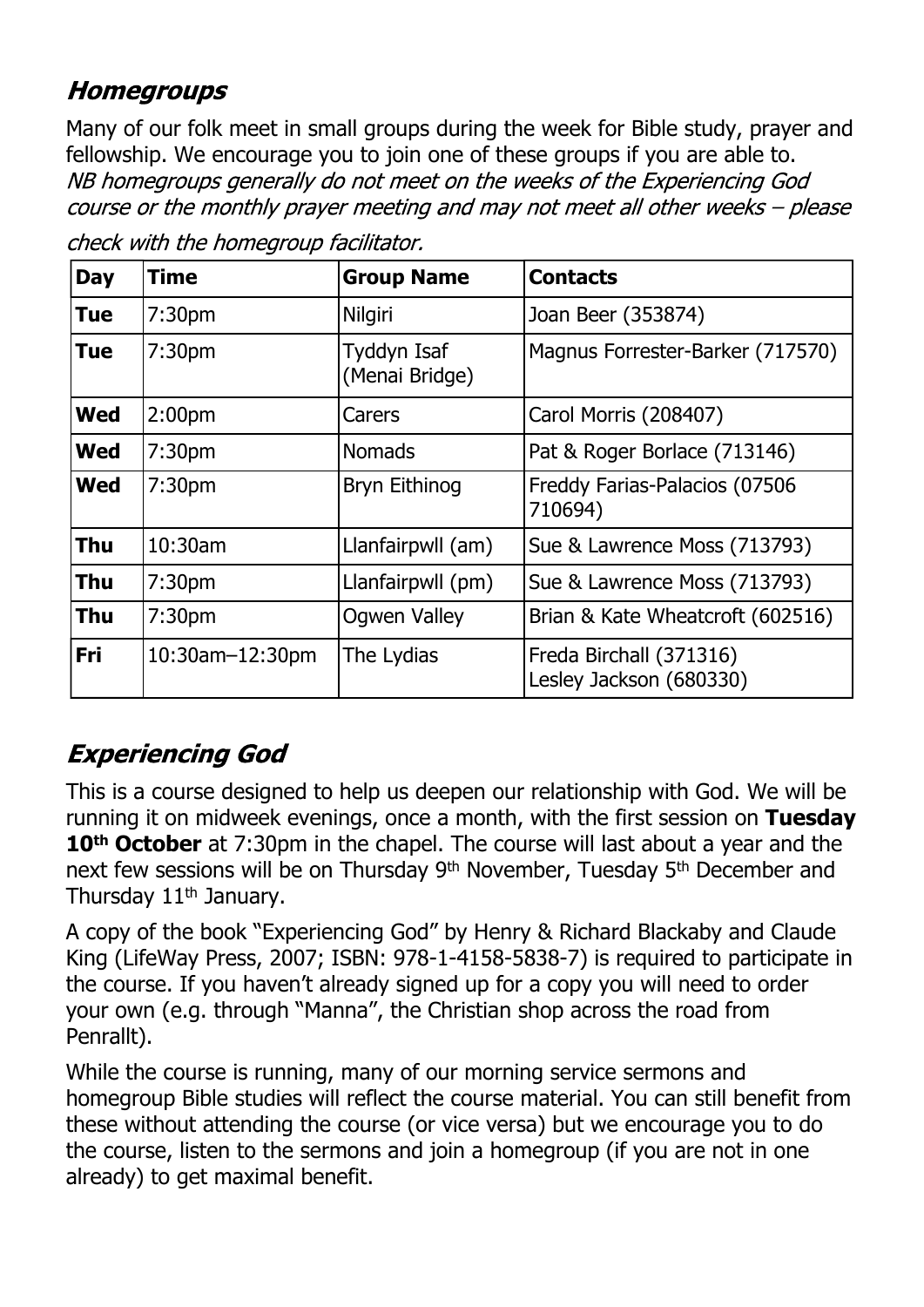## Noticeboard:

### *◊* **Church Lunch**

We will, as usual, have a church lunch on the first Sunday of the month. Please bring enough buffet-style food for yourself and a few others.

## *◊* **Church Walk**

This month's walk will be from Abergwyngregyn up to Aber Falls and back via the route along the hills. Just under 5 miles. Tea at Hen Felin café in the village. Free parking opposite the visitor centre in the village. Picnic lunch at the falls half way. Contact Roger Malone (431296) for more information.

## *◊* **Faith Café**

Faith Café, aimed principally at students, has a slightly different format this year and now runs *before* the evening service. It is a place to meet around free hot drinks, soup, bread and a variety of cheeses, to chat, play games and talk faith – a chilled out space that's perfect to bring your flatmates to. For more information about this and other student activities, please speak to Matt Dawson, our student co-ordinator (students@penrallt.org)

*◊* **Monthly Prayer Meeting** 7:30pm Our monthly mid-week prayer meetings are for the whole congregation and all are warmly encouraged to attend. The meetings usually take place in the chapel, and last about an hour. The next few are due to be on Tuesday 21<sup>st</sup> November, Wednesday 13<sup>th</sup> December and Thursday 25<sup>th</sup> January. We also have a weekly prayer meeting on Saturday mornings at 8:30am, which usually lasts slightly less than one hour.

## **◊ Pastoral Help**

If you have issues of concern about your own or someone else's welfare, please contact either our minister, Freddy (minister@penrallt; 07506 710694), or a member of the Pastoral Care team: Adrienne Ferrada; Gwen Hicks; Geoff Moore (410582); Lawrence Moss (713793); Judy Stammers (364394); Helen Thomas (600174).

## **◊ Pray for Penrallt Every Day**

We believe in prayer and encourage people to pray. You can send prayer request to our electronic diary via office@penrallt.org (there are also prayer cards in the church porch that you can fill in). Better still, you can receive the prayer diary straight to your inbox every Monday (or occasionally on Tuesdays) by emailing the office now and requesting to be put on the list. For more immediate and interactive sharing of prayers, search on Facebook for *Penrallt Prayer Point* and send a request to join our group.

## Sunday 1st October

Monday 23rd October  $10:30$ am

Sundays 4-5:45pm

#### Thursday 26th October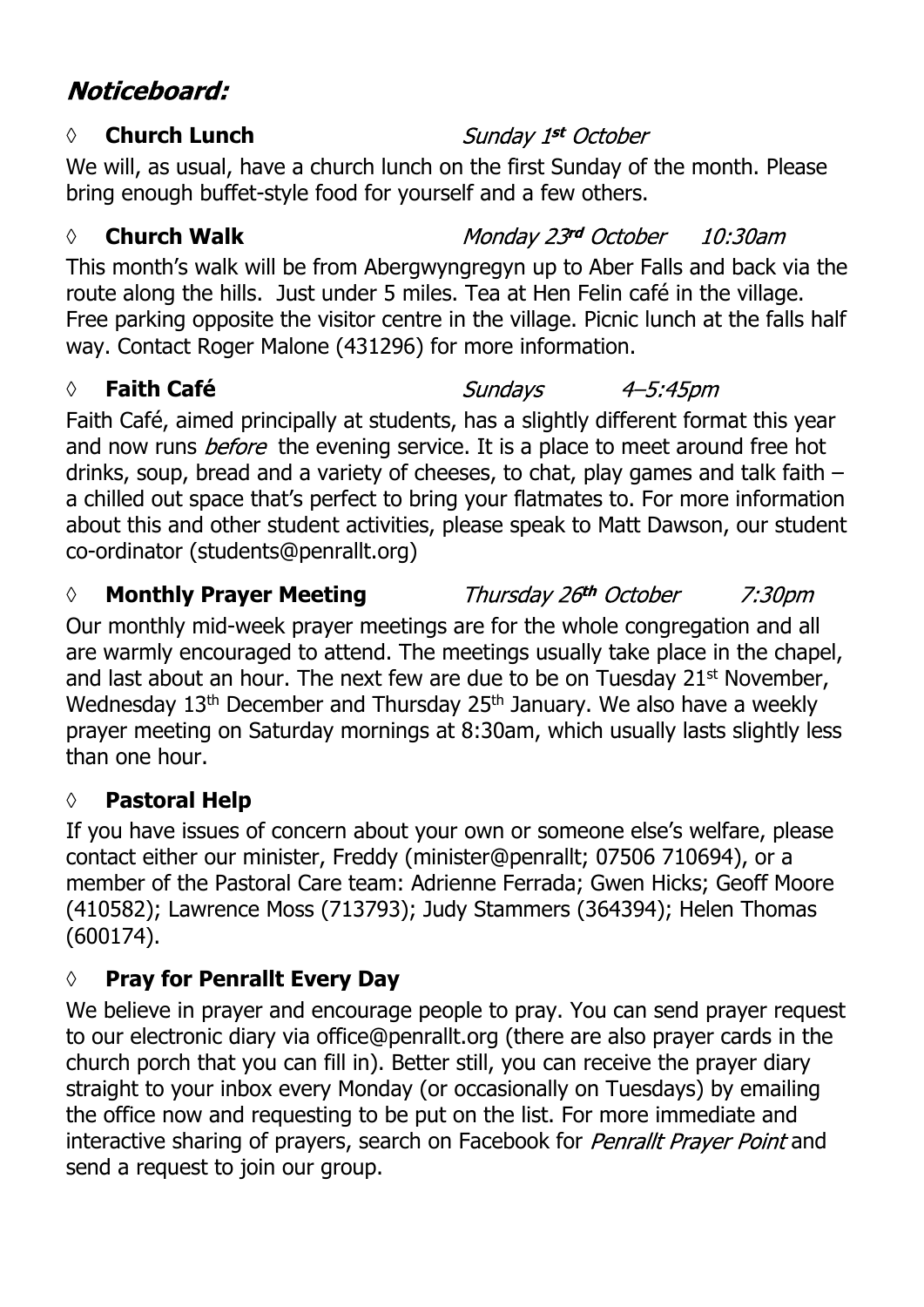#### **◊ Rough Sleepers**

The church's policy is not to give money directly to the rough sleepers in Upper Bangor. Be reminded that they could, at times, be aggressive towards others. You will find brown envelopes in the porch for a gift that will buy meal vouchers which are distributed to rough sleepers by the Cathedral; this certainly would be a more meaningful form of help.

#### **◊ Sunday Afternoon Services**

We visit residential homes in the area once a month on a Sunday afternoon, alternating between Haulfre (in Llangoed, near Beaumaris, starting at 2:15pm) and Plas Garnedd (in Llanberis, starting at 2:45pm), usually on the first Sunday. This month we are due to visit Plas Garnedd on **Sunday 1st October** but please check with the church office or see that week's news sheet to confirm that this is going ahead.

## **Magnus' Movember Challenge**

Those of you who have been in Penrallt for a while will be familiar with Magnus, the church administrator, and will have seen his beard at various different lengths but will never have seen him without one. In fact, nobody has since the summer

of 1995. For the past two decades he has resisted all pressure to shave, even when having a sponsored haircut. Now, however, for a limited time only, is your potential opportunity to see a less hirsute Magnus!

You may have heard of Movember – the month in which many men across the world grow a moustache for charity. Specifically, it's to tackle men's health issues. Magnus is planning to take up the Movember challenge – although it will require the temporary sacrifice of his beloved beard – in honour of his friends Peter (who survived prostate cancer) and John (who didn't).



Hair today, gone tomorrow?

However, the shearing will only commence if Magnus has succeeded in raising at least £500 by the start of November. Donations can be made (and more about Movember found out) at https://mobro.co/13561758. If the target is not reached, the money that has been raised will still go to this worthy charitable cause but Magnus will get to keep his face nice and warm (and his chins safely hidden) as we head into winter.

Deadline for next month's newsletter: Sunday 22nd October. Please sent information to Magnus (office@penrallt.org; 01248 353355). All notices should be submitted in writing (preferably by email) as early as possible.